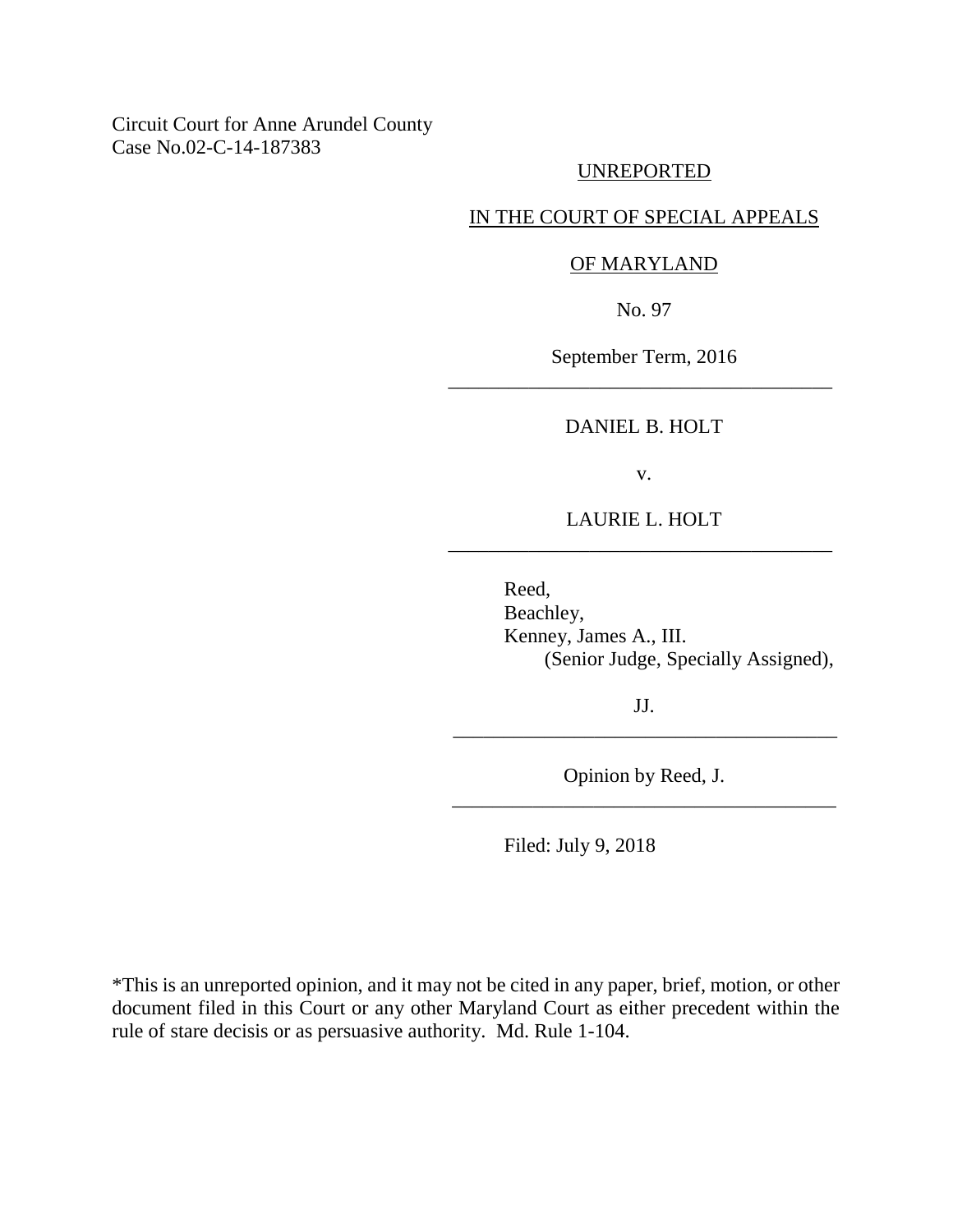On December 4, 2014, about six weeks prior to their divorce, Daniel Holt ("Appellant") and Laurie Holt ("Appellee") reached an agreement, which was then memorialized in a Consent Order of Court. The agreement provided that Appellant would return all of Appellee's computer files. On June 22, 2015, Appellee filed a Petition for Contempt, alleging that Appellant violated the Consent Order by refusing to return the files. As a result of her efforts to recover the files, Appellee filed a Request for Counsel Fees and Other Relief in the Circuit Court for Anne Arundel County on August 28, 2015. The circuit court granted the request awarding fees and costs on October 8, 2015, and set the matter for a hearing to determine the amount of costs incurred. On March 10, 2016, the circuit court awarded Appellee reasonable attorney's fees of \$9,000 and \$8,721 in expert fees, despite finding that Appellant was not in contempt. Appellant timely appealed that decision, and presents four questions for our consideration, which, for clarity, we have reduced to three and rephrased:

- I. Did the trial court err by awarding attorney's fees and expert costs to Appellee?
- II. Did the trial court err in its determination of the expert cost award amount?
- III. Did the trial court err by enforcing the Consent Order?

For the following reasons, we answer the first question in the affirmative, vacate the award, and remand to the Circuit Court for Anne Arundel County. Therefore, we need not address Appellant's second question and answer the third question in the negative.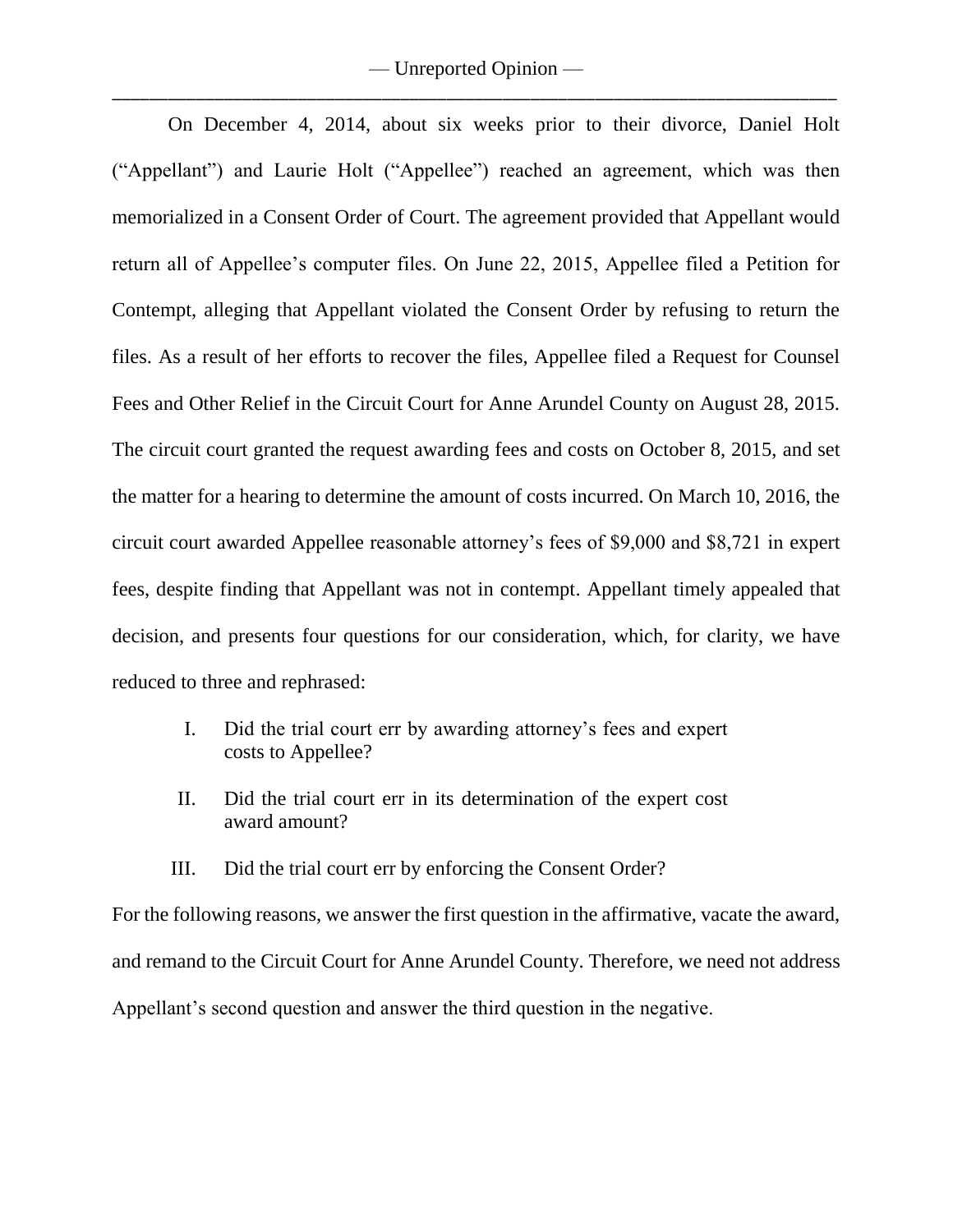## **FACTUAL AND PROCEDURAL BACKGROUND**

The parties were married for ten years before their uncontested divorce in January, 2015. Prior to their divorce, on December 4, 2014, the Circuit Court for Anne Arundel County executed a Consent Order based on an agreement between Appellant and Appellee. The Consent Order provided for the return of all of Appellee's files<sup>1</sup> stored on computers at the martial home, where Appellant still resided. The order states, in pertinent part:

> ORDERED, by the agreement of the parties, that [Appellee] shall retain sole ownership and control of . . . all of her electronic files currently in [Appellant's] possession, including e-mail archives from "laurie" and "welau" omegaquest e-mail domains[.]

The Judgment of Absolute Divorce, entered on January 15, 2015, states that "all terms of this Court's Consent Order of Court shall remain in full force and effect."

Appellant failed to return all of Appellee's electronic files. Initially, he turned over a thumb drive containing some files, but after reviewing the drive, Appellee reported that "the vast majority" of the files were missing. Appellant claimed that he deleted the files "in a fit of rage" one year prior to the Consent Order's issuance, and that the thumb drive contained "all electronic files then currently in [his] possession." When Appellee asked to review the hard drives where the files had been stored in order to recover the deleted items, Appellant stated that the hard drives had been damaged when he moved from the marital home and he discarded them.

 $\overline{a}$ 

<sup>&</sup>lt;sup>1</sup> The files included photos, financial records, tax returns, medical records, personal writings and correspondence, video files, and other documents.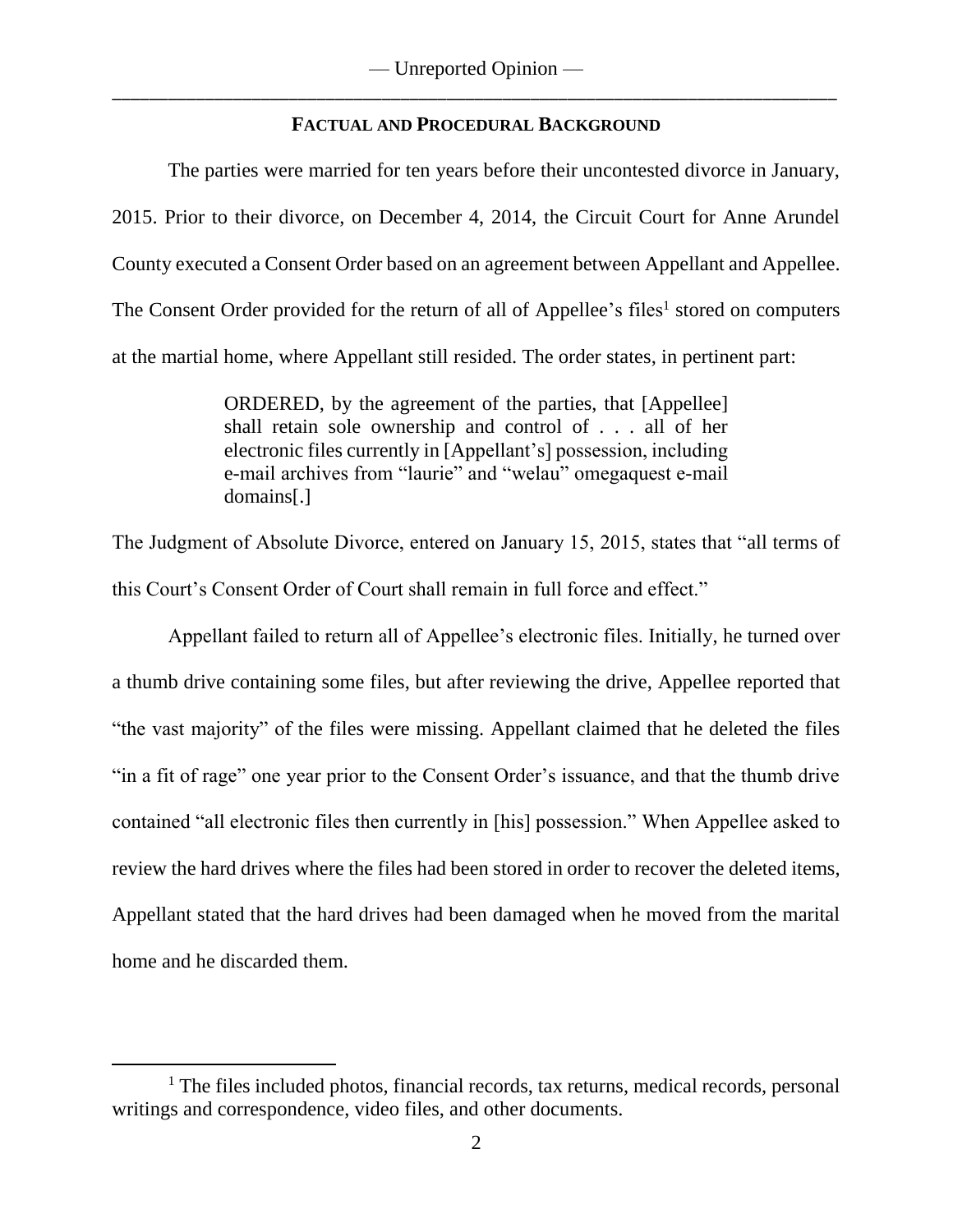On April 29, 2015, Appellee filed a Request for Emergency Injunctive Relief, asking that Appellant be ordered to surrender the computer hard drives in order to avoid further destruction. She later filed a Petition for Contempt on June 22, 2015, alleging that Appellant violated the Consent Order. In both pleadings, Appellee requested that the court "order [Appellant] to pay costs including reasonable attorney's fees" incurred as a result of Appellant's failure to produce the electronic files.

On August 10, 2015, during the emergency hearing on Appellee's request for injunctive relief and prior to the contempt hearing, the parties reached an agreement and placed it on the record. The agreement was later reduced to writing as a Preliminary Injunction on August 19, 2015. Appellant was required to "turn over to his counsel, Jonathan Gladstone, all computers, servers, laptops (including internal and external hard drives) in his possession or control for inspection by [Appellee] . . . and her computer expert." Appellant turned over twelve hard drives to his attorney, which were copied, scanned, and reviewed by Appellee's computer expert, Matthew Lempka. Each hard drive required eight to twelve hours for copying and several more hours for scanning and reviewing. Mr. Lempka located and recovered over 35,000 files belonging to Appellee. He testified that his work took in excess of 250 hours, and that he charged Appellee \$8,721 for his services.

On August 28, 2015, Appellee filed a Request for Counsel Fees and Other Relief, arguing that she incurred fees as a result of Appellant's failure to comply with the Consent Order. A trial judge, in the Circuit Court for Anne Arundel County, granted Appellee's request without a hearing. In its order, the court stated, "[Appellee] shall be entitled to the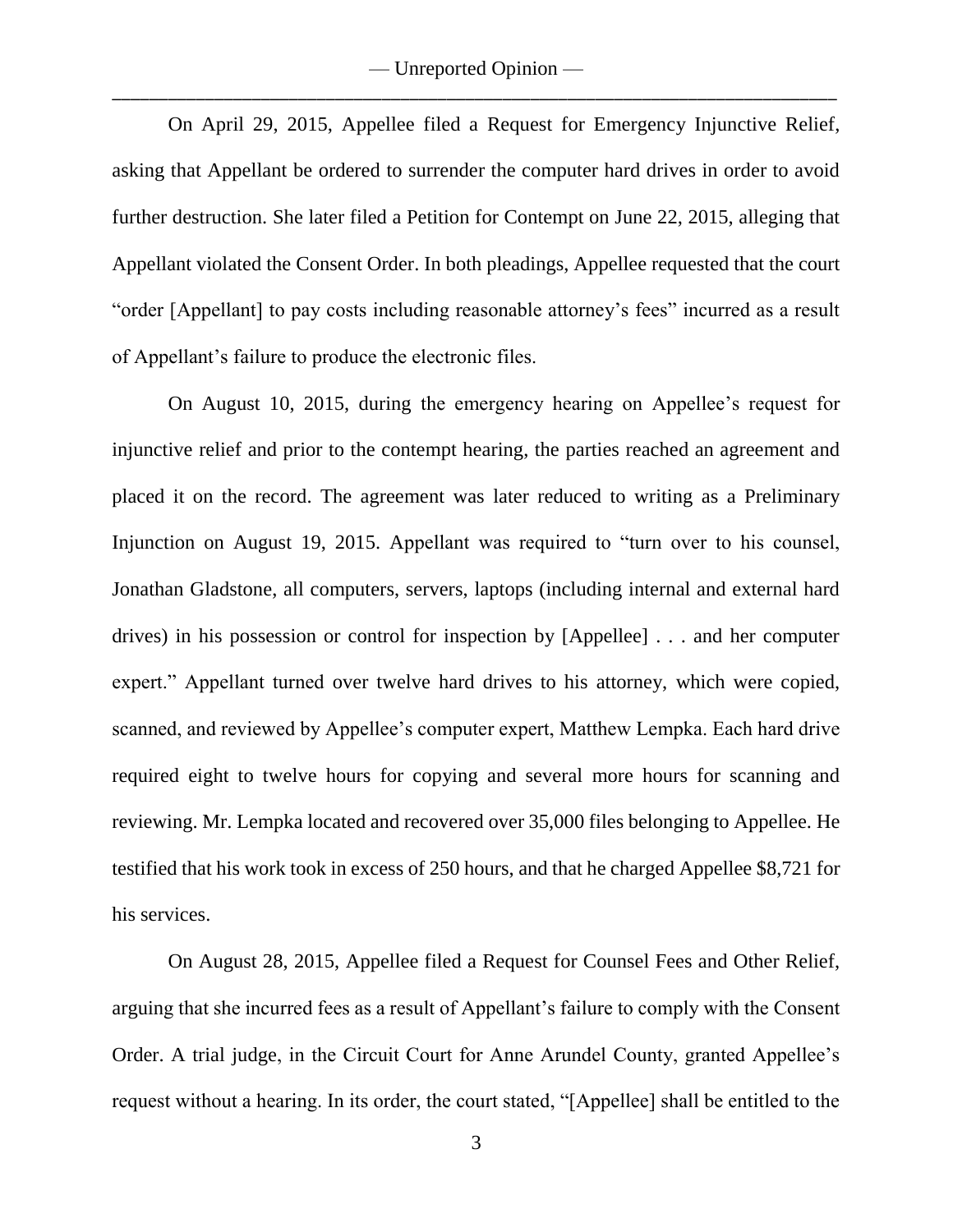reasonable costs incurred employing an expert to review and analyze [Appellant's] computer hard drives" and "the reasonable attorney's fees incurred in bringing her Petition for Contempt and related matters." The order set the matter for a hearing to determine the amount of Appellee's costs incurred. The hearing was held on March 8, 2016. The court found: (1) Appellant was not in contempt because he eventually complied with the Consent Order and (2) Appellee incurred reasonable attorney's fees of \$9,000 and \$8,721 in costs for her computer expert to recover the files. The award was entered on March 10, 2016, and Appellant noted this appeal on March 29, 2016.

#### **DISCUSSION**

### **A. Parties' Contentions**

Appellant argues that the trial court erred in ordering him to pay Appellee's attorney's fees and expert costs. Appellant contends that it is "improper for a court to order that legal fees and other sanctions be imposed absent a finding of any factual or legal basis for the imposition of legal fees or expert activities[.]" Initially noting that Maryland generally adheres to the "'American Rule,' in which each party is responsible for its own legal fees" *Henriquez v. Henriquez*, 413 Md. 287, 294 (2010), Appellant asserts that deviating from that standard was inappropriate because the request for attorney's fees "contained no allegation of any authority which justified the award of fees[.]" Appellant further argues that the award was improper absent a finding of contempt.

Appellant also contends, seemingly in the alternative, that the trial court should not have included time spent on recovering the computer files in Appellee's award of expert fees. Rather, Appellant insists the award amount should have been limited to the expert's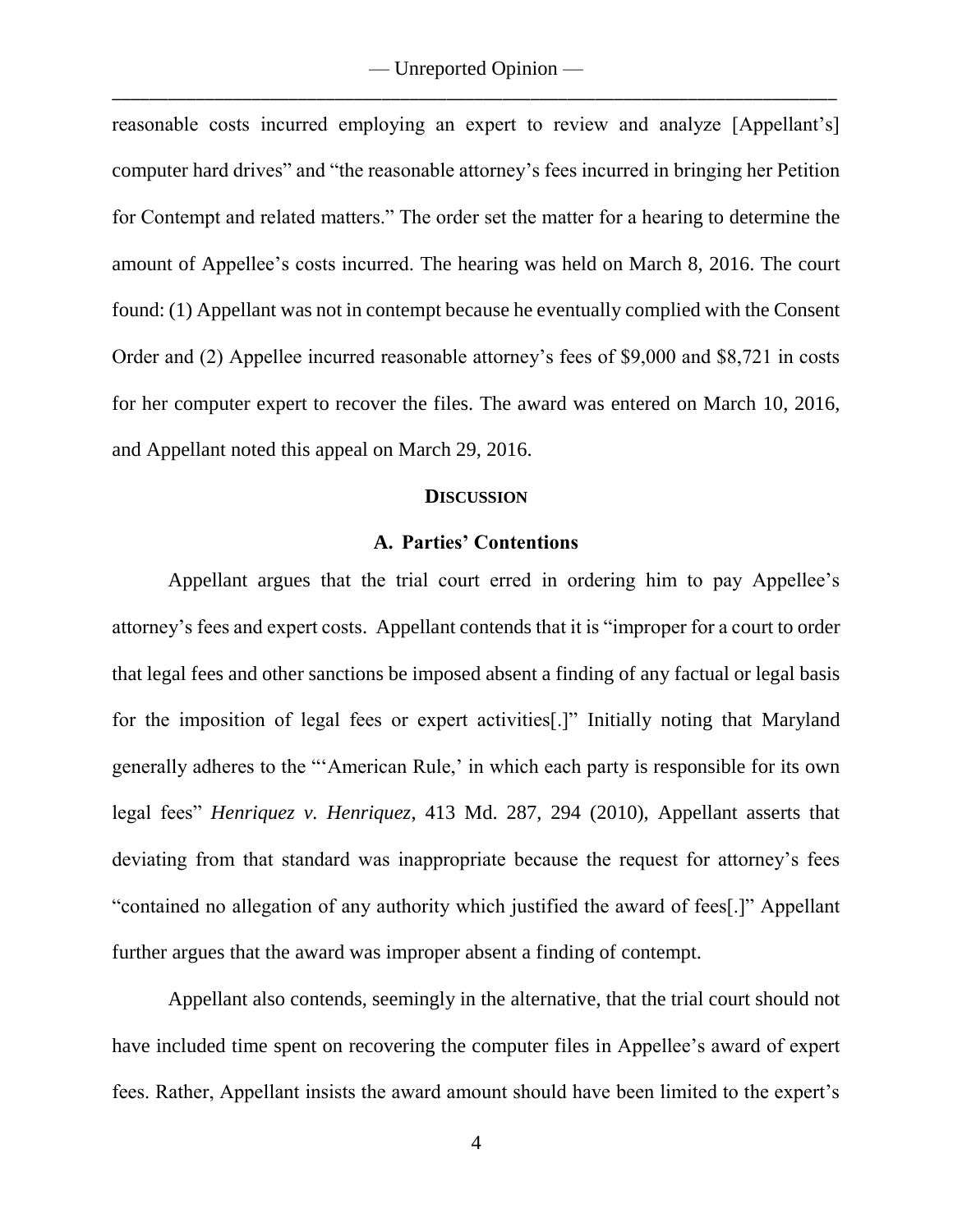time spent on preparing to testify at the contempt hearing as an expert witness. Lastly, Appellant challenges whether the Consent Order was incorporated into the Judgment of Absolute Divorce, or simply merged into it, thereby barring any enforcement or sanctions under the merger doctrine. Appellant notes that this issue may be moot "[d]ue to the peculiar procedural status [of] this case," but makes the argument nonetheless.

Conversely, Appellee argues that the circuit court had the authority to order attorney's fees and expert fees, without a finding of contempt, pursuant to Maryland Rule 1-341, which permits the award if the court finds that the conduct of the offending party was in bad faith or without substantial justification. Furthermore, Appellee argues that Appellant failed to preserve his objections to the award of fees and costs because he did not appeal the order dated October 8, 2015, which granted the award initially. Appellee also argues that the record supports a finding of contempt. Specifically, Appellee asserts that contempt was established through the Preliminary Injunction entered on August 19, 2015, when the court ordered Appellant to comply with the Consent Order and granted Appellee's Request for Emergency Injunctive Relief. Finally, Appellee contends that the Consent Order was properly incorporated into the Judgment of Absolute Divorce as evidenced by its "plain language and clear meaning."

#### **B. Standard of Review**

This Court has stated that an appellate court's review of an award of attorney's fees is reviewed under an abuse of discretion standard. *See Ledvinka v. Ledvinka*, 154 Md. App. 420, 432 (2003) ("[review of an award of attorney's fees] is governed by the abuse of discretion standard and such an award should not be modified unless it is arbitrary or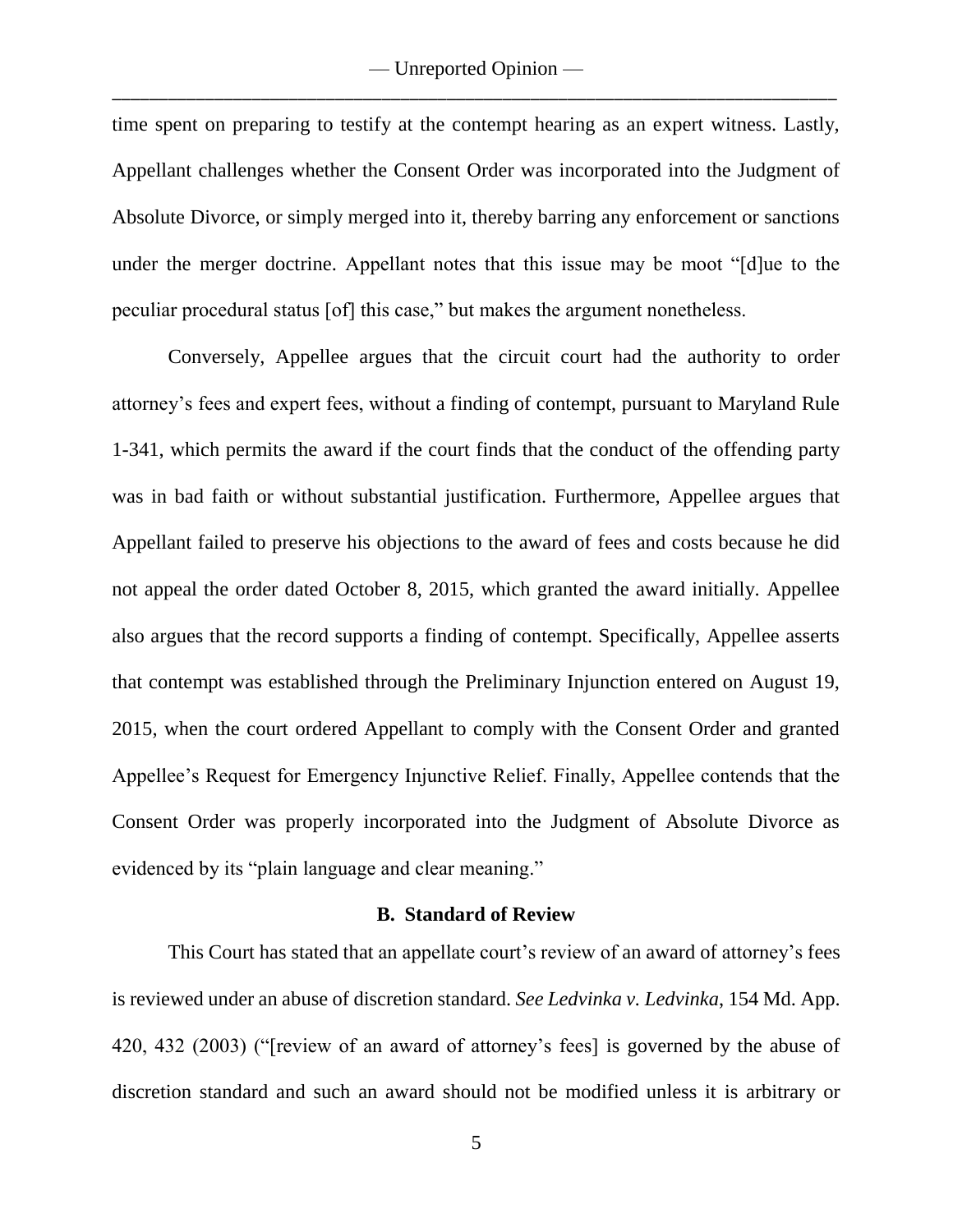clearly wrong..."). In this instance, an abuse of discretion is determined by evaluating the trial judge's application of the applicable law and the facts of the case. Consideration of the statutory criteria is mandatory in making an award and failure to do so constitutes legal error.

#### **C. Analysis**

#### *1. Award of Attorney's Fees and Expert Costs*

The circuit court did not conduct an evidentiary hearing or make any findings before granting Appellee's request for attorney's fees and expert costs. This, we hold, was legal error. We explain.

In *Bahena v. Foster*, 164 Md. App. 275 (2005), this Court held that it is improper to award attorney's fees in contempt proceedings. There, neighboring homeowners entered into a consent order dividing the responsibility for the removal of the tree between their properties. When the Bahenas failed to comply with that order, the Circuit Court for Anne Arundel County held them in contempt and ordered them to pay the Fosters' attorney's fees and expert witness fees. *Id*. On appeal, the Bahenas cited the "American Rule" and argued that "in the absence of agreement, rule, statutory provision or limited case law exception, such fees are not recoverable." *Id*. at 288. This Court agreed and vacated the award. We held that "[t]here is no statutory provision or rule authorizing the recovery of attorney's fees in contempt proceedings." *Id*. at 289.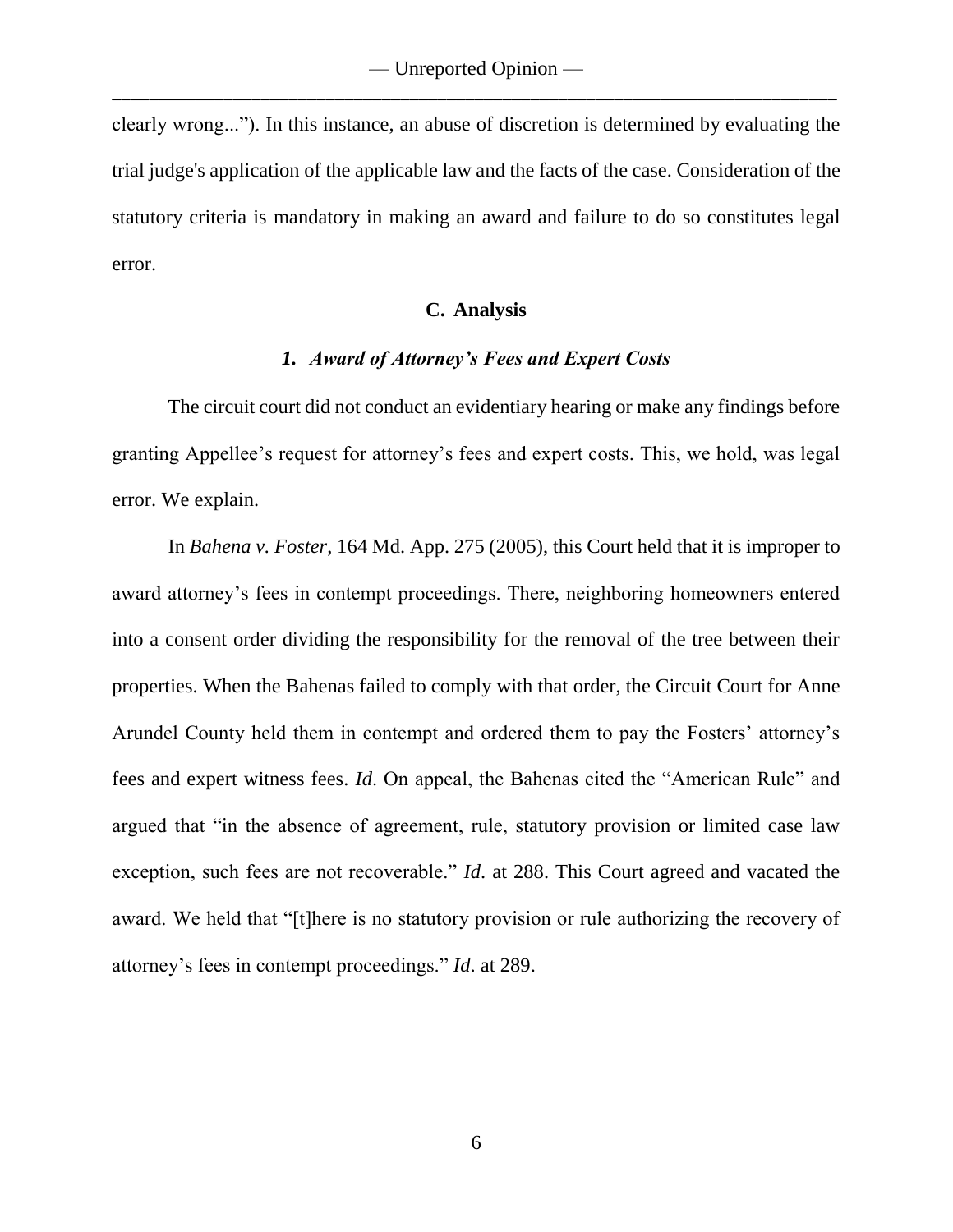— Unreported Opinion — \_\_\_\_\_\_\_\_\_\_\_\_\_\_\_\_\_\_\_\_\_\_\_\_\_\_\_\_\_\_\_\_\_\_\_\_\_\_\_\_\_\_\_\_\_\_\_\_\_\_\_\_\_\_\_\_\_\_\_\_\_\_\_\_\_\_\_\_\_\_\_\_\_\_\_\_\_\_

The Fosters also sought to recover their fees and costs under Maryland Rule 1-341<sup>2</sup> by alleging that the Bahenas had "shown bad faith . . . by their failure to comply with the Court's Order." *Id*. at 291. Appellee makes the same argument here, and contends that the circuit court granted her request for attorney's fees and expert costs based on Maryland Rule 1-341, because the language used in her Request for Counsel Fees and Other Relief (and later in her Supplemental Motion for Contempt, Attorney's Fees, Expert Costs and Other Relief) suggests that Appellant acted in bad faith. However, there is simply no evidence in the record to support such an assertion.

Here, the circuit court did not address any legal basis, bad faith or otherwise, for granting Appellee's request. The record shows that the court granted the request after considering Appellee's request and the lack of opposition by Appellant. If bad faith was the basis for the court's decision, the court was required to make that finding. We explained in *Bahena* "the bad faith for which Md. Rule 1-341 permits the recovery of attorney's fees and costs is in 'maintaining or defending any proceeding,' not in violating a court order,

<sup>2</sup> Maryland Rule 1-341 provides:

 $\overline{a}$ 

**<sup>(</sup>a) Remedial Authority of Court.** In any civil action, if the court finds that the conduct of any party in maintaining or defending any proceeding was in bad faith or without substantial justification, the court, on motion by an adverse party, may require the offending part or the attorney advising the conduct or both of them to pay to the adverse party the costs of the proceeding and the reasonable expenses, including reasonable attorneys' fees, incurred by the adverse party in opposing it.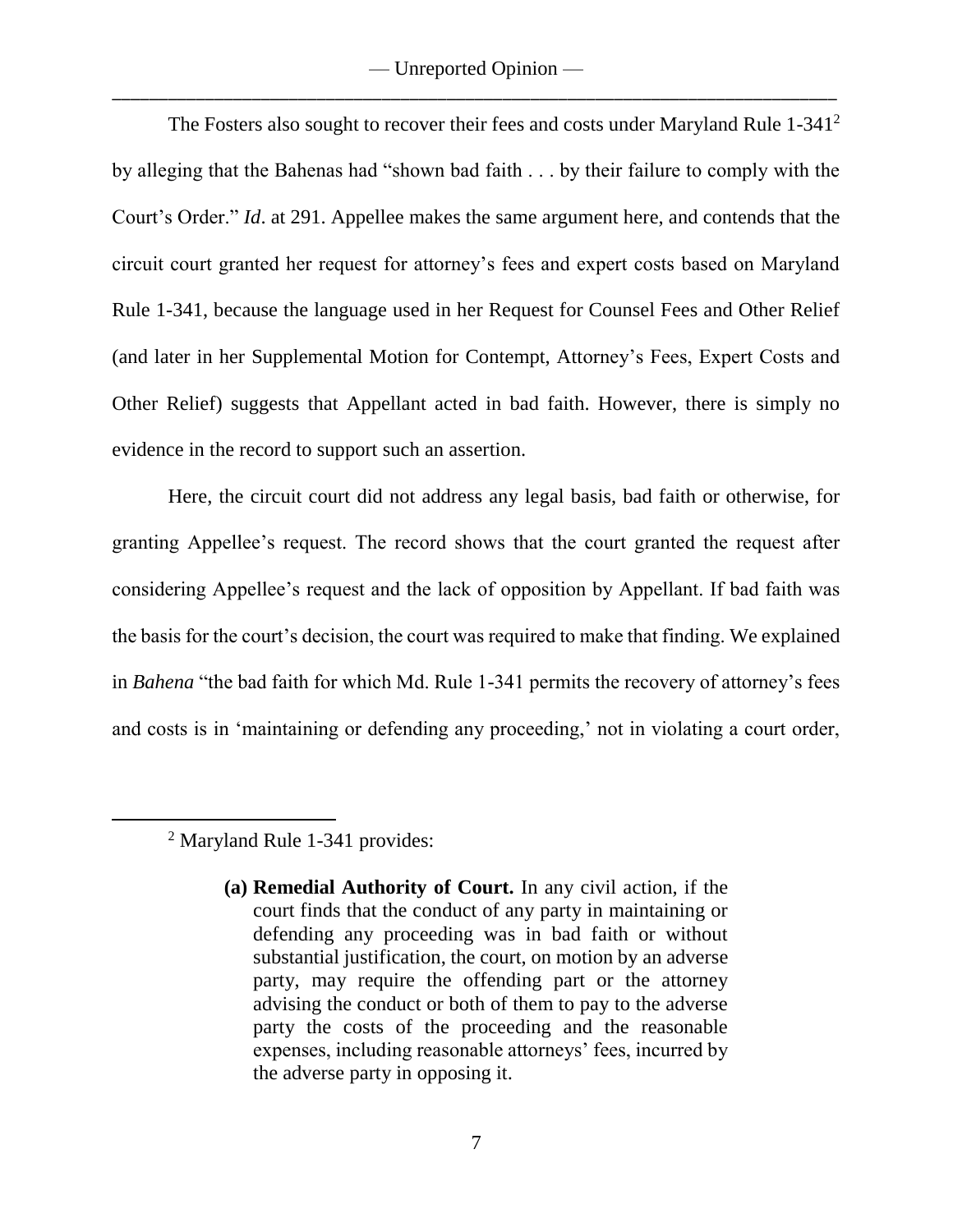though the latter may be evidence of the former." *Id.* at 292. Ultimately, we vacated the award and remanded the case back to the lower court for it to consider whether to grant the request for fees and costs after applying the appropriate rule and standard. We do the same here.

It was legal error for the circuit court to award attorney's fees and expert costs to Appellee without an evidentiary hearing and finding of bad faith. Therefore, we vacate the award and remand the case to the Circuit Court for Anne Arundel County. On remand, we commend to the trial court the Court of Appeals' thorough discussion of Rule 1-341in *Christian v. Maternal-Fetal Med. Assoc. of Md., LLC,* 459 Md. 1 (2018).

### *2. Consent Order*

Appellant argues that the Consent Order is unenforceable because it was not incorporated into the Judgment of Absolute Divorce. He states, as we mentioned *supra,*  "due to the peculiar procedural status [of] this case, wherein the denial of contempt is now final and the legal basis for the issue under appeal is dubious, it is possible that the merger issue is moot." Moreover he contends, that the consent order has no "language that the deed, agreement, or settlement [that has been] incorporated but not merged into the divorce decree." Rather, he states, that the consent order provides that the terms of the earlier order be incorporated into the judgement, but contains no provision for the December 2014 Consent Order. Appellant misunderstands the legal effect of the Consent Order, which was later ratified in the Judgement of Absolute Divorce. While the terms of the January 22, 2014 Separation Agreement were incorporated, but not merged, into the Judgement of Absolute Divorce, the Consent Order independently provided that Appellee was the sole